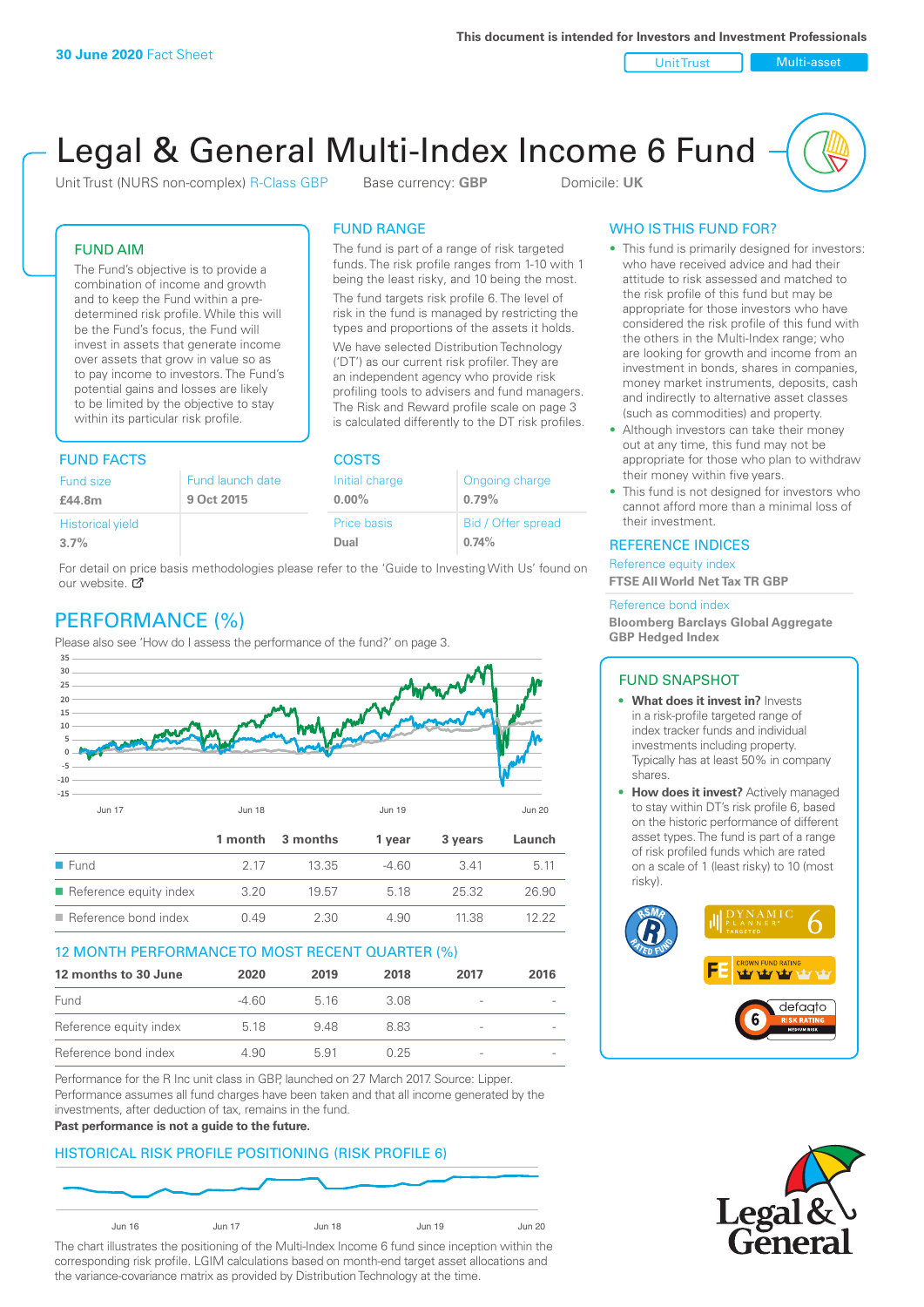## Legal & General Multi-Index Income 6 Fund

Unit Trust (NURS non-complex) R-Class GBP

### PORTFOLIO BREAKDOWN

All data source LGIM unless otherwise stated. Totals may not sum due to rounding.





#### FUND MANAGERS

The fund managers have responsibility for managing the multi-index fund range. They are part of the Multi-Asset Funds (MAF) team in LGIM. This team focuses on designing and managing multi-asset funds that are tailored to match the specific objectives of various client types. The team sits within a wider Asset Allocation team which combines both depth of experience with a broad range of expertise from different fields, including fund management, investment consulting and risk management roles.

# TOP 10 HOLDINGS (%)

| <b>L&amp;G UK Index Trust</b>                                    | 11.4 |
|------------------------------------------------------------------|------|
| iShares UK Dividend UCITS ETF                                    | 8.2  |
| L&G Emerging Markets Government Bond (US\$) Index Fund           | 7.9  |
| L&G Emerging Markets Government Bond (Local Currency) Index Fund | 7.5  |
| L&G High Income Trust                                            | 6.7  |
| L&G Global Emerging Markets Index Fund                           | 5.5  |
| L&G US Index Trust                                               | 5.1  |
| <b>L&amp;G Pacific Index Trust</b>                               | 5.0  |
| L&G European Index Trust                                         | 4.9  |
| L&G Cash Trust                                                   | 4.8  |

**Important:** Due to exceptional market conditions, spreads are currently volatile and may be higher than indicated. To see the latest spread visit www. legalandgeneral.com/chargesandfees